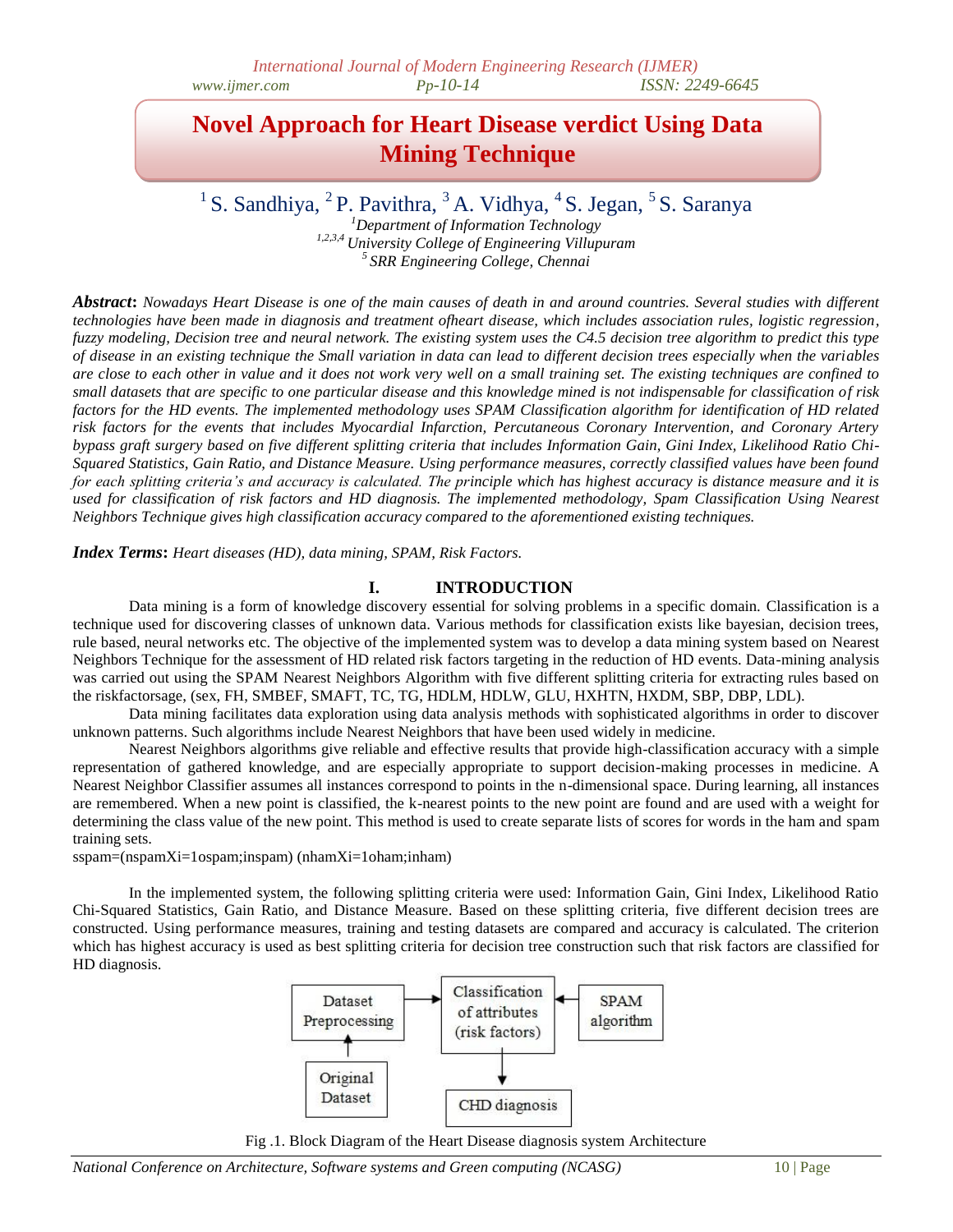# **II. DATASET PREPROCESSING**

The data preprocessing is the first processing module in the project. Analyzing data that has not been carefully screened for such problems can produce misleading results. If there is much irrelevant and redundant information present or noisy and unreliable data, then knowledge discovery during the training phase is more difficult.

| Age | <b>Sex</b> | FH | <b>SMBEF</b> | <b>HXHTN</b> | <b>HXDM</b> | <b>SMAFT</b> | <b>SBP</b> | <b>DBP</b> | TC  | <b>HDLW</b> | HDLM | LDL | TG  | GLU | CL |
|-----|------------|----|--------------|--------------|-------------|--------------|------------|------------|-----|-------------|------|-----|-----|-----|----|
| 65  | ∸          |    |              |              |             |              | 80         | 90         | 200 | 50          | 30   | 80  | 67  | 112 |    |
| 31  |            |    |              |              |             |              | 100        | 80         | 45  | -60         | 50   | 100 | 56  | 110 |    |
| 45  |            |    |              |              |             |              | 149        | 60         | 80  | 70          | 40   | 120 | 100 | 90  |    |
| 45  |            |    |              |              |             |              | 149        | 60         | 80  | 70          | 40   | 120 | 100 | 90  |    |
| 80  |            |    |              |              |             |              | 150        |            | 190 | 80          | 60   | 23  | 150 | 150 |    |

## TABLE I. ORIGINAL DATASET

## TABLE II. PREPROCESSED DATASET

| Age | <b>Sex</b> | FH | <b>SMBEF</b> | <b>HXHTN</b> | <b>HXDM</b> | <b>SMAFT</b> | <b>SBP</b> | <b>DBP</b> | TC  | <b>HDLW</b> | <b>HDLM</b> | <b>LDL</b> | TG  | <b>GLU</b> | $\alpha$ |
|-----|------------|----|--------------|--------------|-------------|--------------|------------|------------|-----|-------------|-------------|------------|-----|------------|----------|
| 65  |            |    |              |              |             | -            | 80         | 90         | 200 | 50          | 30          | 80         | -67 | 110        |          |
| 21  |            |    |              |              |             |              | 100        | 80         | 45  | 60          | 50          | 100        | 56  | 110        | ∼        |
| 45  |            |    |              |              |             |              | 149        | 60         | 80  | 70          | 40          | 120        | 100 | 90         |          |
| 80  |            |    |              |              |             |              | 150        | 70         | 190 | 80          | 60          | 23         | 150 | 150        | 4        |

#### TABLE III. CODED DATASET

| Age | Sex | FH | <b>SMBEF</b> | <b>HXHTN</b> | <b>HXDM</b> | <b>SMAFT</b> | <b>SBP</b> | <b>DBP</b> |   | TC   HDLW | <b>HDLM</b> | LDL | TG | GLU |  |
|-----|-----|----|--------------|--------------|-------------|--------------|------------|------------|---|-----------|-------------|-----|----|-----|--|
|     |     |    |              |              |             |              | . .        |            | Н |           |             |     | N  |     |  |
|     |     |    |              |              |             |              |            |            |   |           |             | H   |    | п   |  |
|     |     |    |              |              |             |              |            |            |   | п         | N           | H   | N  |     |  |
|     |     |    |              |              |             |              |            |            | Н |           | н           |     | Н  | п   |  |

Thus, the representation and quality of data is first and foremost before any process. Steps involved in dataset preprocessing are as follows,

- Missing values are filled using K-Nearest Neighbor algorithm
- Duplications were removed
- Data were coded

The Steps involved in filling up the missing values are:

- 1. Determine parameter  $K =$  number of nearest neighbors
- 2. Calculate the distance between the query-instance and all the training samples
- 3. Sort the distance and determine nearest neighbors based on the K-th minimum distance
- 4. Gather the values of "y" of the nearest neighbors
- 5. Use average of nearest neighbors as the prediction value of the query instance

If both the row has same value that is, the values

Duplicated, then any one of the row is removed from the dataset. None of the row is removed if at least one value differs in any column of the tuple.

## **III. NEAREST NEIGHBOUR CLASSIFICATION**

A nearest neighbour classifier is a `lazy learner' that does not process patterns during training. When a request to classify a query vector is made the closest training vector(s), according to a distance metric are located. The classes of these training vectors are used to assign a class to the query vector. Due to the nature of the feature vectors, with features as positive integer values, the Euclidean distance metric will be used for both methods. This is in contrast to the Hamming distance metric used in [1] which uses a binary feature vector.

## **3.1 kd-tree Method**

This paper uses the kd-tree nearest neighbour algorithm implemented in the Mount's ANN library for  $C_{++}$  [2]. It has been modifed slightly to compile cleanly on modern Linux systems. The kd-tree method is one method with which the training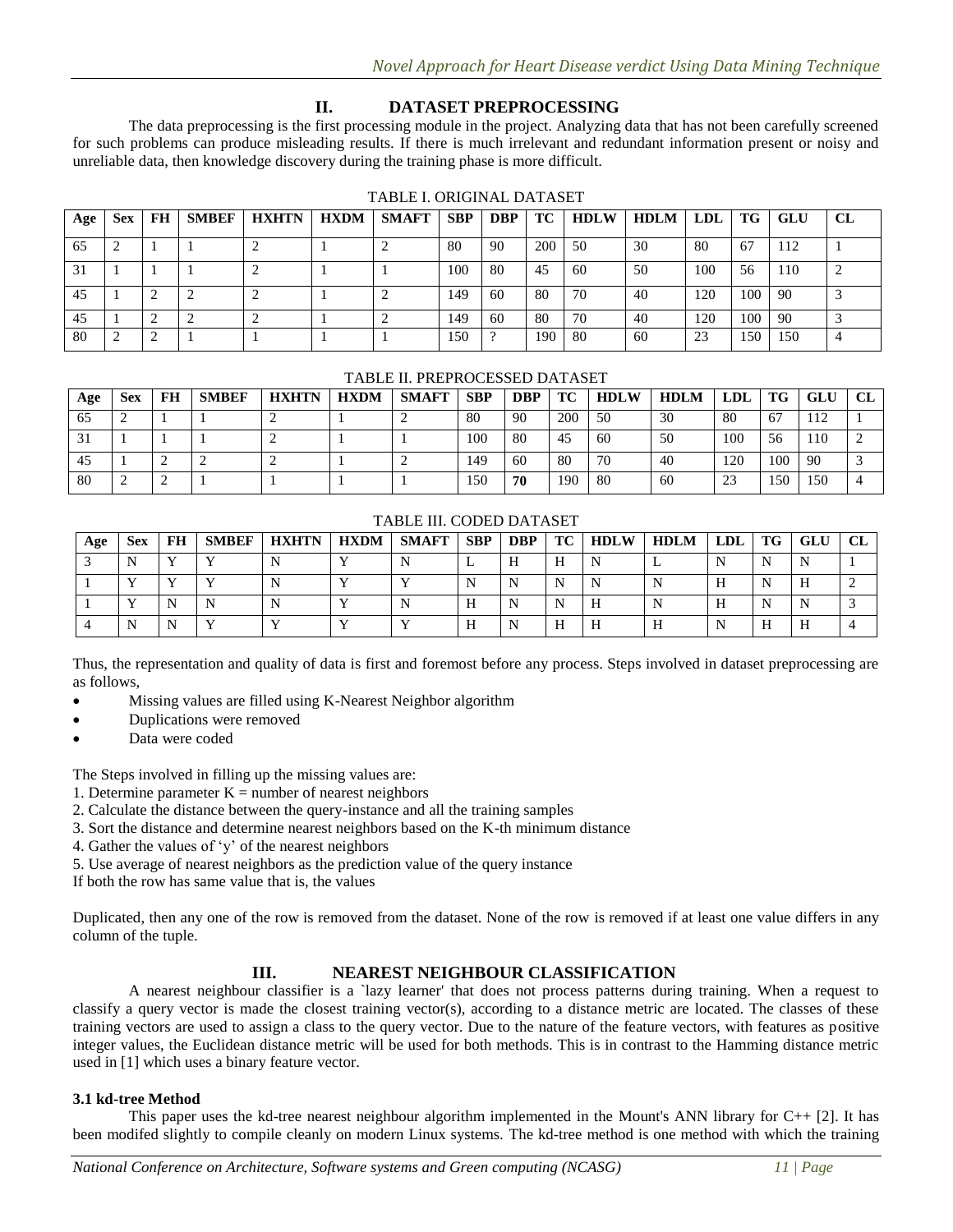data feature space can be decomposed and represented as a highly searchable tree structure. The algorithm that builds the tree will continuously partition the feature space into smaller boxes until a tree is formed in which each leaf node contains fewer points than a defined bucket size. Partitioning is carried out according to a splitting rule, here Mount and Arya's suggested sliding midpoint rule is used [3]. A bucket size of 1 will also be used by default.

### **3.2 Approximate Nearest Neighbour Searching**

Although most implementations of nearest neighbour classifiers locate the absolute nearest neighbours this may not always be required. Where there is a large data set and well defned clusters that separate classes it may be enough to simply identify the approximate nearest neighbours, saving on processing time. The ANN library implements approximate nearest neighbour searching using a specifed error bound. When an error bound  $\frac{2}{3}$  is specifed the distance to the neighbour returned may exceed the distance to the real neighbour by a factor of  $(1 + 2)$ .

#### **3.3 Classifcation Rule**

The classifcation rule governs how the nearest neighbours vote on the classification of a query point. In this paper a distance weighted approach with a threshold will be used. A mail will be classifed as spam if  $1DKXk=11dk$ ,  $t(3)$ Where,

 $K \longrightarrow$  the number of nearest neighbours,

 $D \longrightarrow$  is the total distance between the query points and all neighbours,

 $d\mathbf{k}$  is the distance between the query point and the kth neighbours. is a fixed threshold value ( $0 < t \cdot 1$ ) that is a measure of the confidence required that a mail is spam in order to classify it as such.

#### **3.4 Parameter Tuning**

The classifier has four parameters that may be varied. By examining the relationship that each parameter has with accuracy and speed of classification sensible defaults were established:

- $k = 5$  No. of nearest neighbours
- $p = 4000$  Maximum training points
- $t = 0:8$  Classi<sup> $-$ </sup>cation threshold
- $z = 5$  Approximation error bound

As expected, increasing k resulted in lower false positive rates, the benefits of which are set by lower overall accuracy. k = 5 was selected as a good Compromise. Increasing the number of training points, p gave rise to increased accuracy and lower speed, up to the point at which over-fitting began to occur (9000 points in this case).

A default of a maximum of  $p = 4000$  was chosen as a good compromise between speed and accuracy. Altering the threshold simply adjusted the balance between false positive and false negative rates. A threshold of 0.8 was chosen to favour false negative classifications since false positives are more inconvenient.

Classification times appear to be inversely proportional to the error bound ² whilst accuracy decreases with a roughly linear path as per the graphs in Figure 2. Taking  $2 = 5$  seems to be a good choice. This o®ers classification times around a quarter of those where no approximation is used. Overall accuracy decreases by only 0.31%

# **IV. CLASSIFICATION OF RISK FACTORS**

The Spam algorithm, which uses the A Nearest Neighbor Classifier approach. The algorithm uses a selected criterion to build the tree. It works top–down, seeking at each stage an attribute to split on that which best separates the classes, and then recursively processing the sub problems that result from the split.

#### **Input:**

1) Training dataset *D*, which is a set of training observations and their associated class value.

- 2) Attribute list *A*, the set of candidate attributes.
- 3) Selected splitting criteria method.

## **Output:** A decision tree.

Decision tree construction module having the following 5 splitting criteria are to be investigated for training the dataset.

## **1. Information Gain (IG)**

Information gain is based on Claude Shannon"s work on information theory. InfoGain of an attribute *A* is used to select the best splitting criterion attribute. The highest InfoGain is selected to build the decision tree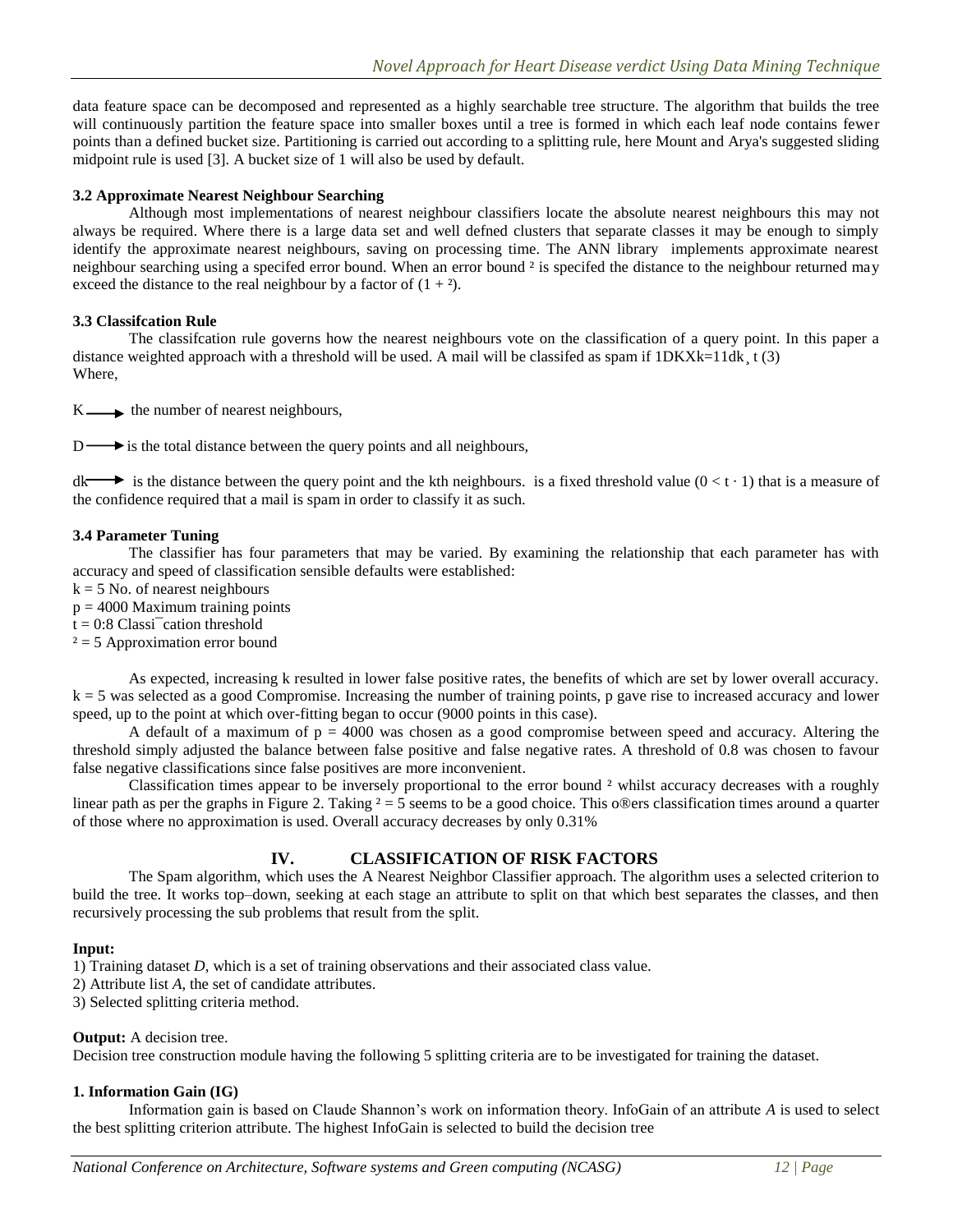$\text{InfoGain}(A) = \text{Info}(D) - \text{Info}_A(D)$ 

Where,

Info 
$$
(D) = -\sum_{i=1}^{m} p_i \log_2 (p_i)
$$
 .Eq.2

$$
\text{Info}_{A} (D) = \sum_{j=1}^{v} \frac{|D_{j}|}{|D|} \text{Info}(D_{j})
$$
 ...  
Eq.3

**2. Gini Index (GI)**

The Gini index is an impurity-based criterion that measures the divergence between the probability distributions of the target attributes values

..Eq.1

..Eq.4

GiniIndex(D) = Gini(D) - 
$$
\sum_{j=1}^{v} p_j \times Gini(D_j)
$$
  
\nGini(D) =  $1 - \sum_{i=1}^{m} p_i^2$ .

#### **3. Likelihood Ratio Chi-Squared Statistics**

The likelihood ratio chi-squared statistic is useful for measuring the statistical significance of the information gain criterion

 $G^2(A, D) = 2 \times \ln(2) \times |D| \times \text{InfoGain}(A)$ . ..Eq.5

## **4. Gain Ratio (GR)**

Gain ratio biases the decision tree against considering attributes with a large number of distinct values. So it solves the drawback of information gain

$$
GainRatio (A) = \frac{InfoGain(A)}{SplitInfo_A (D)}
$$

$$
\text{SplitInfo}_{A} (D) = -\sum_{j=1}^{v} \frac{|D_j|}{|D|} \times \log_2 \left( \frac{|D_j|}{|D|} \right).
$$

#### **5. Distance Measure (DM)**

Distance measure, like GR, normalizes the impurity criterion (GI). It suggests normalizing it in a different way

$$
DM(A) = \frac{Gini(D)}{-\sum_{j=1}^{v} \sum_{i=1}^{m} p_{ij} \times \log_2 (p_{ij})}.
$$

 $a.7$ 

## **V. PERFORMANCE EVALUATION**

In order to evaluate the performance of above techniques, the following factors are to be investigated.

- Correct classifications (%CC): is the percentage of the correctly classified records; equals to  $(TP + TN)/N$ .
- True positive rate (%TP): corresponds to the number of positive examples correctly predicted by the classification model.
- False positive rate (%FP): corresponds to the number of negative examples wrongly predicted as positive by the classification model.
- True negative rate (%TN): corresponds to the number of negative examples correctly predicted by the classification model.
- False negative rate (%FN): corresponds to the number of positive examples wrongly predicted as negative by the classification model.
- Sensitivity: is defined as the fraction of positive examples predicted correctly by the model, equals to TP/(TP +FN).
- Specificity: is defined as the fraction of negative examples predicted correctly by the model, equals to TN/(TN+FP).
- Support: is the number of cases for which the rule applies (or predicts correctly; that is, if we have the rule  $X \rightarrow Z$ , Support is the probability that a transaction contains  $\{X, Z\}$  [26]
- Support =  $P$  (XZ) = no of cases that satisfy X and Z/|D|
- Confidence: is the number of cases for which the rule applies (or predicts correctly), expressed as a percentage of all instances to which it applies (that is, if we have the rule
- $X \rightarrow Z$ , Confidence is the conditional probability that a transaction having X also contains Z) [26] Confidence =  $P(Z|X) = P(XZ)/P(X)$ .